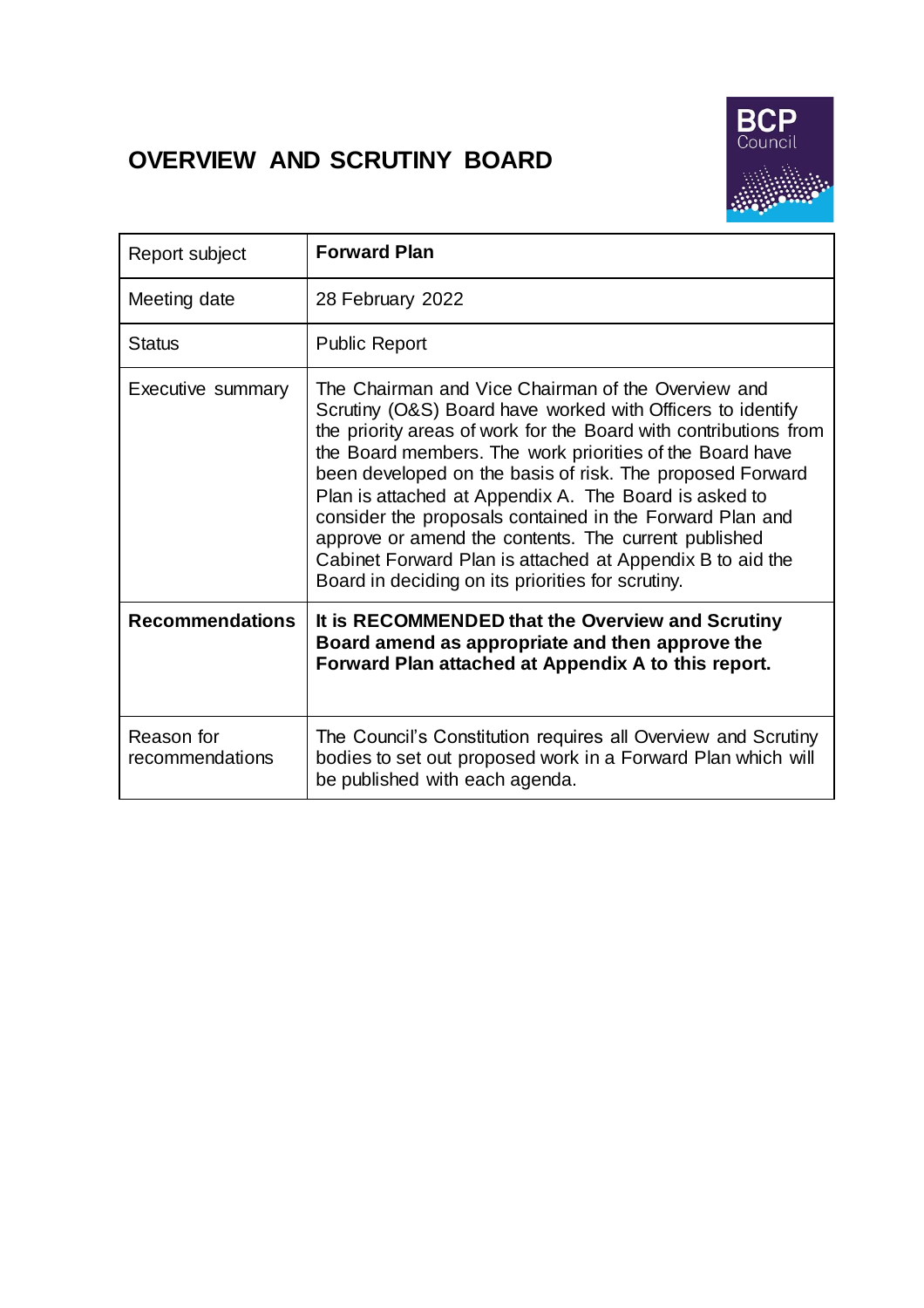| Portfolio Holder(s):      | Not applicable                                     |
|---------------------------|----------------------------------------------------|
| <b>Corporate Director</b> | <b>Graham Farrant, Chief Executive</b>             |
| Contributors              | Lindsay Marshall, Overview and Scrutiny Specialist |
| Wards                     | N/A                                                |
| Classification            | For Decision                                       |

## **Background**

- 1. All Overview and Scrutiny (O&S) bodies are required by the Constitution to consider work priorities and set these out in a Forward Plan. When approved, this should be published with each agenda.
- 2. The Constitution requires that the Forward Plan of O&S bodies shall consist of work aligned to the principles of the function. The BCP Council O&S function is based upon six principles:
	- 1. Contributes to sound decision making in a timely way by holding decision makers to account as a 'critical friend'.
	- 2. A member led and owned function seeks to continuously improve through self-reflection and development. Enables the voice and concerns of the public to be heard and reflected in the Council's decision-making process.
	- 3. Engages in decision making and policy development at an appropriate time to be able to have influence.
	- 4. Contributes to and reflects the vision and priorities of the council.
	- 5. Agile able to respond to changing and emerging priorities at the right time with flexible working methods.
- 3. The O&S Board may take suggestions from a variety of sources to form its Forward Plan. This may include suggestions from members of the public, Officers of the Council, Portfolio Holders, the Cabinet and Council, members of the Board, and other Councillors who are not on the Board.
- 4. The Constitution requires that all suggestions for O&S work will be accompanied by detail outlining the background to the issue suggested, the proposed method of undertaking the work and likely timescale associated, and the anticipated outcome and value to be added by the work proposed. No item of work shall join the Forward Plan of the O&S Board without an assessment of this information.